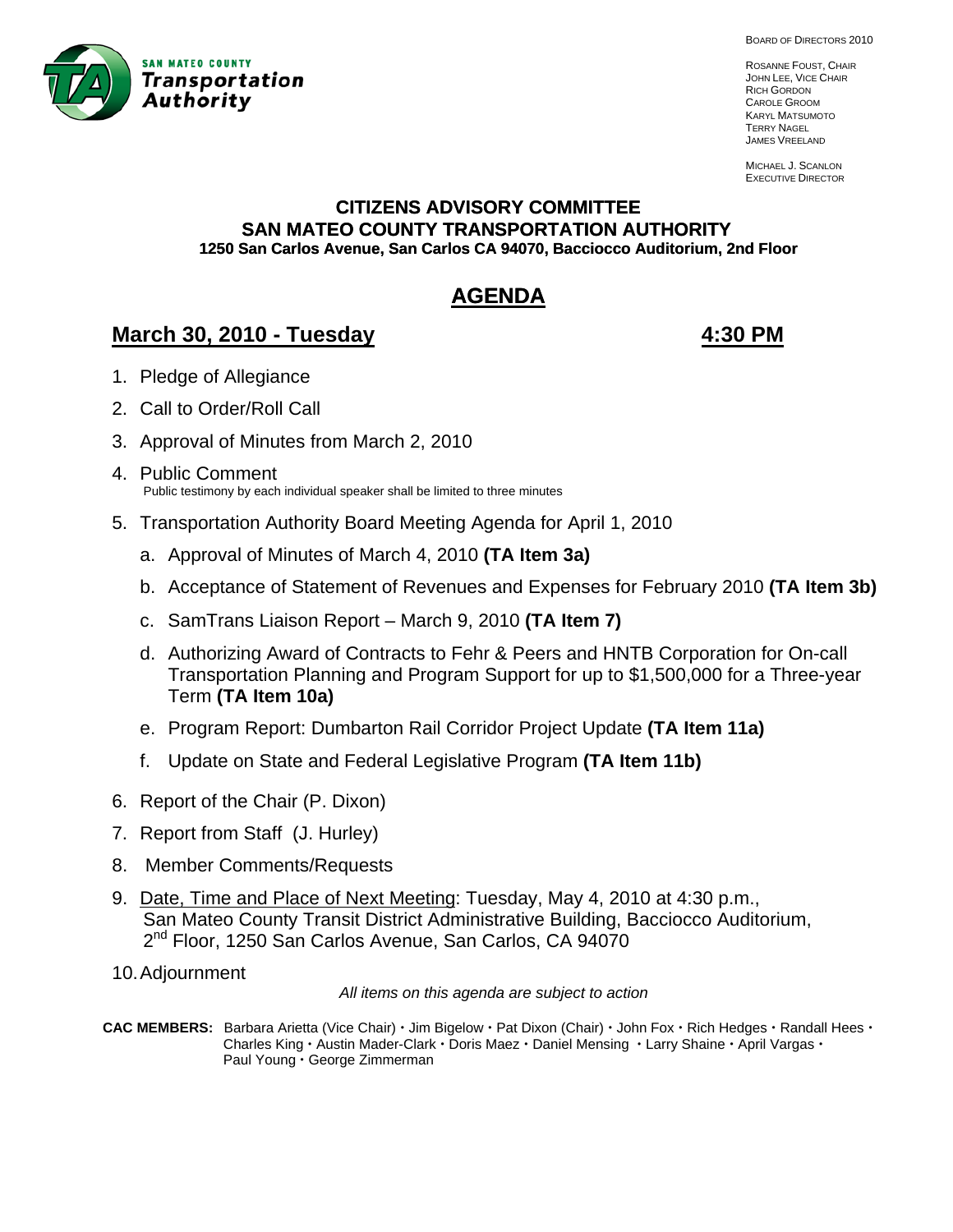## *INFORMATION TO THE PUBLIC*

If you have questions on the agenda, please contact the Assistant District Secretary at 650-508-6223. Assisted listening devices are available upon request. Agendas are available on the Transportation Authority Website at [www.smcta.com.](http://www.smcta.com/)

#### *Date and Time of Boards and Advisory Committee Meetings*

San Mateo County Transportation Authority (TA) Committees and Board: First Thursday of the month, 5 p.m. Transportation Authority Citizens Advisory Committee (CAC): Tuesday preceding first Thursday of the month, 4:30 p.m. Date, time and location of meetings may be changed as needed.

#### *Location of Meeting*

The San Mateo County Transit District Administrative Office is located at 1250 San Carlos Ave., San Carlos, which is one block west of the San Carlos Caltrain Station on El Camino Real, accessible by SamTrans bus Routes: 260, 295, 390, 391, KX. [Click here for map.](http://maps.google.com/maps?f=q&hl=en&geocode=&q=1250+San+Carlos+Ave,+San+Carlos,+CA+94070&sll=37.0625,-95.677068&sspn=33.077336,56.25&ie=UTF8&ll=37.507394,-122.261996&spn=0.008085,0.013733&z=16)

#### *Public Comment*

If you wish to address the Citizens Advisory Committee, please fill out a speaker's card located on the agenda table. If you have anything that you wish distributed to the Citizens Advisory Committee and included for the official record, please hand it to the Assistant Authority Secretary, who will distribute the information to the Committee members and staff.

Members of the public may address the Citizens Advisory Committee on non-agendized items under the Public Comment item on the agenda. Public testimony by each individual speaker shall be limited to three minutes and items raised that require a response will be deferred for staff reply.

#### *Accessibility for Individuals with Disabilities*

Upon request, the TA will provide for written agenda materials in appropriate alternative formats, or disability-related modification or accommodation, including auxiliary aids or services, to enable individuals with disabilities to participate in public meetings. Please send a written request, including your name, mailing address, phone number and brief description of the requested materials and a preferred alternative format or auxiliary aid or service at least two days before the meeting. Requests should be mailed to Rosemary Lake at San Mateo County Transportation Authority, 1250 San Carlos Avenue, San Carlos, CA 94070-1306; or email to [cacsecretary@smcta.com](mailto:cacsecretary@smcta.com); or by phone at 650-508- 6223, or TDD 650-508-6448.

#### *Availability of Public Records*

All public records relating to an open session item on this agenda, which are not exempt from disclosure pursuant to the California Public Records Act, that are distributed to a majority of the legislative body will be available for public inspection at 1250 San Carlos Avenue, San Carlos, CA 94070-1306, at the same time that the public records are distributed or made available to the legislative body.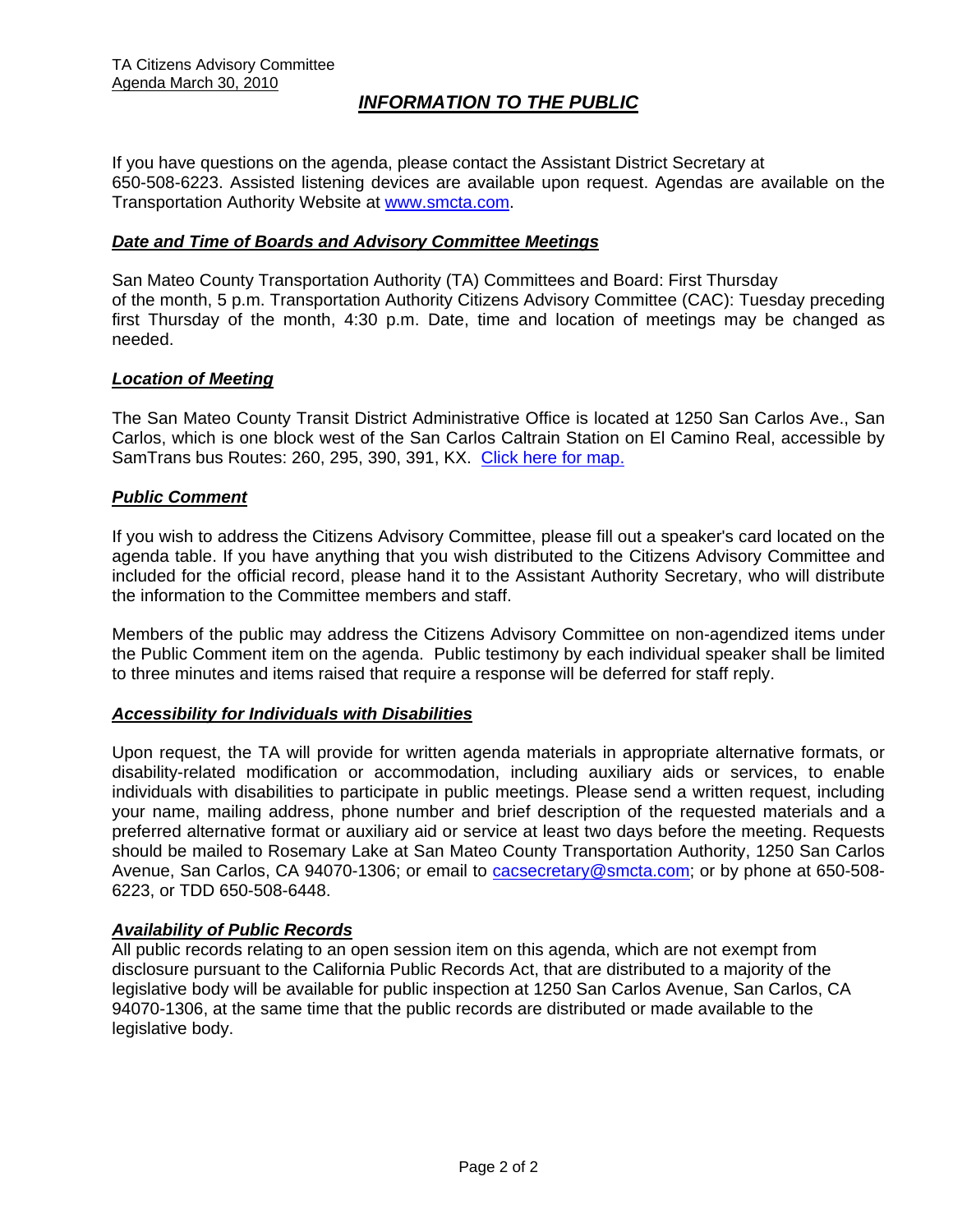### **CITIZENS ADVISORY COMMITTEE SAN MATEO COUNTY TRANSPORTATION AUTHORITY**

1250 San Carlos Avenue, San Carlos CA 94070 Bacciocco Auditorium, 2<sup>nd</sup> Floor

# **MINUTES OF MARCH 2, 2010**

**MEMBERS PRESENT:** B. Arietta, J. Bigelow, P. Dixon (Chair), J. Fox, R. Hedges, R. Hees, C. King, A. Mader-Clark, D. Maez, D. Mensing, L. Shaine, A. Vargas, P. Young, G. Zimmerman

### **MEMBERS ABSENT:** None

**STAFF PRESENT:** L. Bhuller, T. Dubost, C. Goodrich, J. Hurley, R. Lake, K. Rothschild, L. Snow

Chair Pat Dixon called the meeting to order at 4:34 p.m. Public member Pat Giorni led the Pledge of Allegiance.

### **APPROVAL OF MINUTES**

A motion (Hees/Bigelow) to approve the minutes of February 2, 2010 was approved.

#### **Public Comment**

Todd Bray, Pacifica, expressed his appreciation for local share funding Pacifica receives from the TA.

#### **ITEMS FOR REVIEW – MARCH 4, 2010 TA BOARD AGENDA**

There was no discussion on the following items:

- 1. Approval of Minutes of February 4, 2010 TA Item 3a
- 2. Acceptance of Statement of Revenues and Expenses for January 2010 TA Item 3b
- 3. SamTrans Liaison Report February 10, 2010 TA Item 7

## **Assignment of Contract for Providing Investment Management Services – TA Item 3b**

Treasury Manager Lori Snow was available to provide details.

George Zimmerman said the report noted a liquidity problem and asked where the funds were moved. Ms. Snow said TA funds are not kept with Tamalpais Wealth Advisors (TWA) because they are an advisory firm and not a broker/dealer. The funds are kept with the Bank of New York. TWA's parent company, Tamalpais Bank, had to change their business practices, which affected liquidity. The TA's investment advisor with TWA, Bill Osher, sought a new parent company that would provide the stability the TA is looking for and found CSI Capital Management, Inc. (CSI).

A motion (Zimmerman/Hees) to recommend support of the assignment of contract was approved.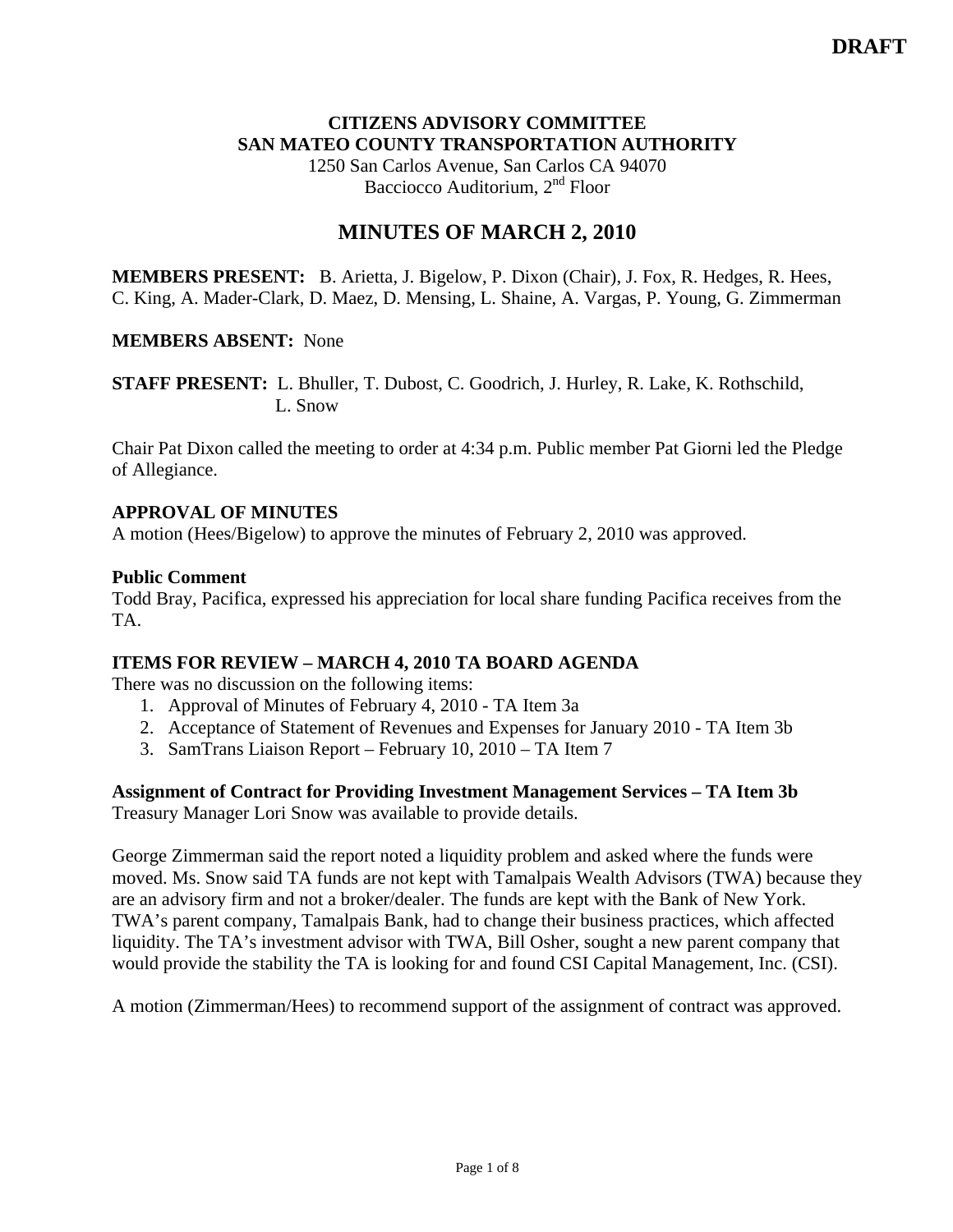### **Authorize Amendment of Fiscal Year 2010 Operating Budget for a New Total of \$25,149,603 – TA Item 10a**

Mr. Hurley said sales tax projections at the beginning of the fiscal year were greater than that being realized at this time and an adjustment was made to the Operating Budget. He introduced Manager of Budgets Ladi Bhuller to provide details.

Ms. Bhuller said staff is proposing an amendment to the Operating Budget to account for decreasing sales tax revenues and interest income. Staff projected sales tax revenue for FY2010 at about \$64.7 million. Year-to-date, ending January 2, 2010, the TA is \$2.6 million under budget and staff is proposing to lower the annual projection to \$60 million. This will result in adjusting various corresponding expenditures detailed in the Expenditure Plan.

Ms. Bhuller said staff is proposing to revise interest income. The majority of TA investments are with the County Pool, which has been projected to have a return of 1.75 percent. However, year-todate the investments are averaging only 0.95 percent. The TA investment with TWA, which makes up about 26 percent of the entire portfolio, is on budget at approximately 2 percent to-date.

Jim Bigelow asked about the amount of job loss related to the decrease in revenues. Ms. Bhuller said she would report back with this information.

Randy Hees asked how local share funding is allocated to local entities. Ms. Bhuller said she would report back with this information. She said when the TA Board approves local shares, local entities are notified right after the Board meeting.

Larry Shaine said local share is a percentage of income and it is a formula based on a combination of residents and street miles.

A motion (Hees/Hedges) to support the operating budget amendment was approved.

## **PROGRAM Update on State and Federal Legislative Program – TA Item 11a**

Mr. Zimmerman asked about staff's opinion of the government's proposed gas tax swap.

Government Relations Officer Kim Rothschild said staff opposes the gas tax swap but there are negotiations with the governor's administration. Legislative leaders and California Transit Association (CTA) Executive Committee members and staff have come to an understanding on what funding will be received, that is significantly better than the amount received last year, which was a 100 percent diversion of State Transit Assistance (STA) funds. This will result in a one-time appropriation of about \$400 million to cover STA for the next fiscal year. For the following year, which will begin in July 2011, the governor wants to lower the diesel excise tax from \$0.18 to \$0.13, which would make the proposal revenue neutral. The governor wants to increase sales tax on diesel from 5 percent to 6.75 percent. This funding would result in a minimum of \$350 million for the STA program. The governor is still trying to circumvent the successful lawsuit by the CTA that prohibits the governor diverting funds from the Public Transportation Account for non-transit uses.

Rich Hedges said this move by the governor and Legislature is shameless. The states purpose for the gasoline sales tax was for transit.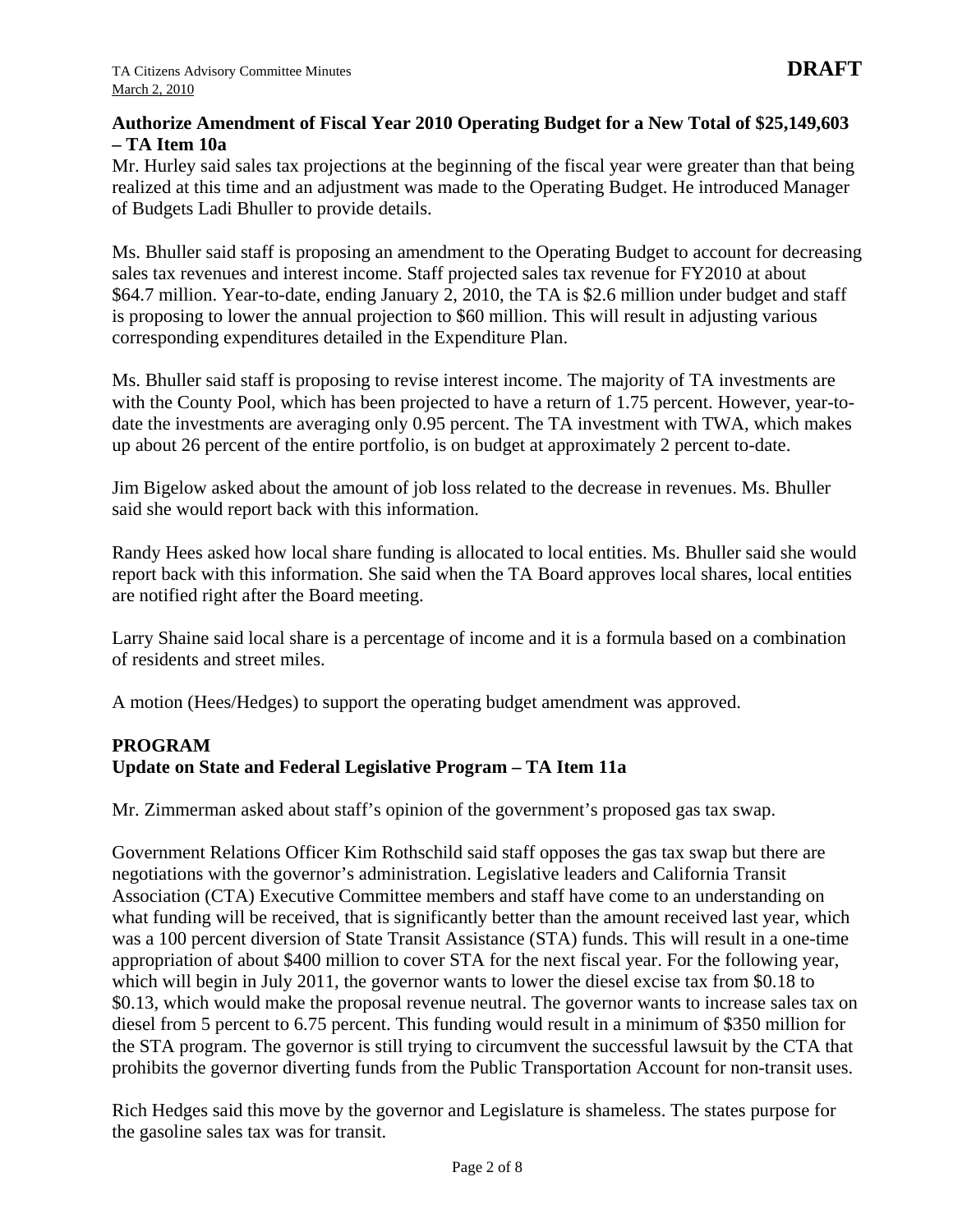John Fox said the proposal to swap the tax structure and say to local communities that they can pass a separate excise tax to cover transit is very disingenuous because in the current environment, very few tax initiatives will pass. He said it would make more sense to lobby or argue that the governor's approach to raise revenue should be done as a separate extra sales tax and keep the existing tax structure for transit.

Mr. Hedges said cities have passed tax increases on the sales tax to backfill what the state has already taken from them.

Mr. Shaine said the sales tax on gasoline the governor wants to take was passed by the citizens of the State. He asked if there is some sort of promissory loan that will be paid back in five years. Ms. Rothschild said the money was taken and diverted to the General Fund.

Mr. Hedges said a court decision requires the money be paid back. Ms. Rothschild said her understanding is there is no intention to pay back the money.

Mr. Shaine asked if there was something on the November ballot to reestablish these revenues. Ms. Rothschild said there is an initiative being developed.

Doris Maez said diesel fuel is largely used by the trucking industry and they have already been hit with toll increases; and some can't use their trucks because they haven't been retrofitted for air quality requirements. She said the excise tax on diesel would be concurrently reduced to maintain fuel prices.

Dan Mensing said he thought there was a two-year extension for the conversion. Mr. Fox said he thought there were some extensions granted in certain areas of Los Angeles County.

Ms. Rothschild continued her comments on the legislative update. She said there are a lot of things that are not moving because of the budget votes. Staff hasn't taken any formal position because it is early in the process and a lot of issues are still in the Rules Committee and being assigned to the Policy Committee. Until the Policy Committee does analyses of bills, it is too early to make recommendations on bills until they move forward.

Mr. Zimmerman asked if there were any Federal or State legislative proposals that are of particular interest to the TA that haven't had sufficient analysis. Ms. Rothschild replied yes. Staff will have a better idea in April after there are Policy and Appropriation Committee hearings. At that time, staff will have a better idea on cost, support, opposition and how those bills will affect the TA.

## **Authorize Support for the Local Taxpayer, Public Safety and Transportation Protection Act of 2010 for California's November 2010 Statewide Ballot – TA Item 11b**

Mr. Zimmerman asked staff to highlight key parts of this resolution. Ms. Rothschild said the second page of the staff report outlines how the transportation component of this measure would protect against diversion of State transportation funding sources and how the measure would also preserve the traditional uses for these revenues. She said the TA is very concerned about transportation congestion relief and making sure projects are funded in San Mateo County. The State has diverted approximately \$2.8 billion from the STA program since 2007. The San Mateo County Transit District has lost approximately \$36 million and the Peninsula Corridor Joint Powers Board lost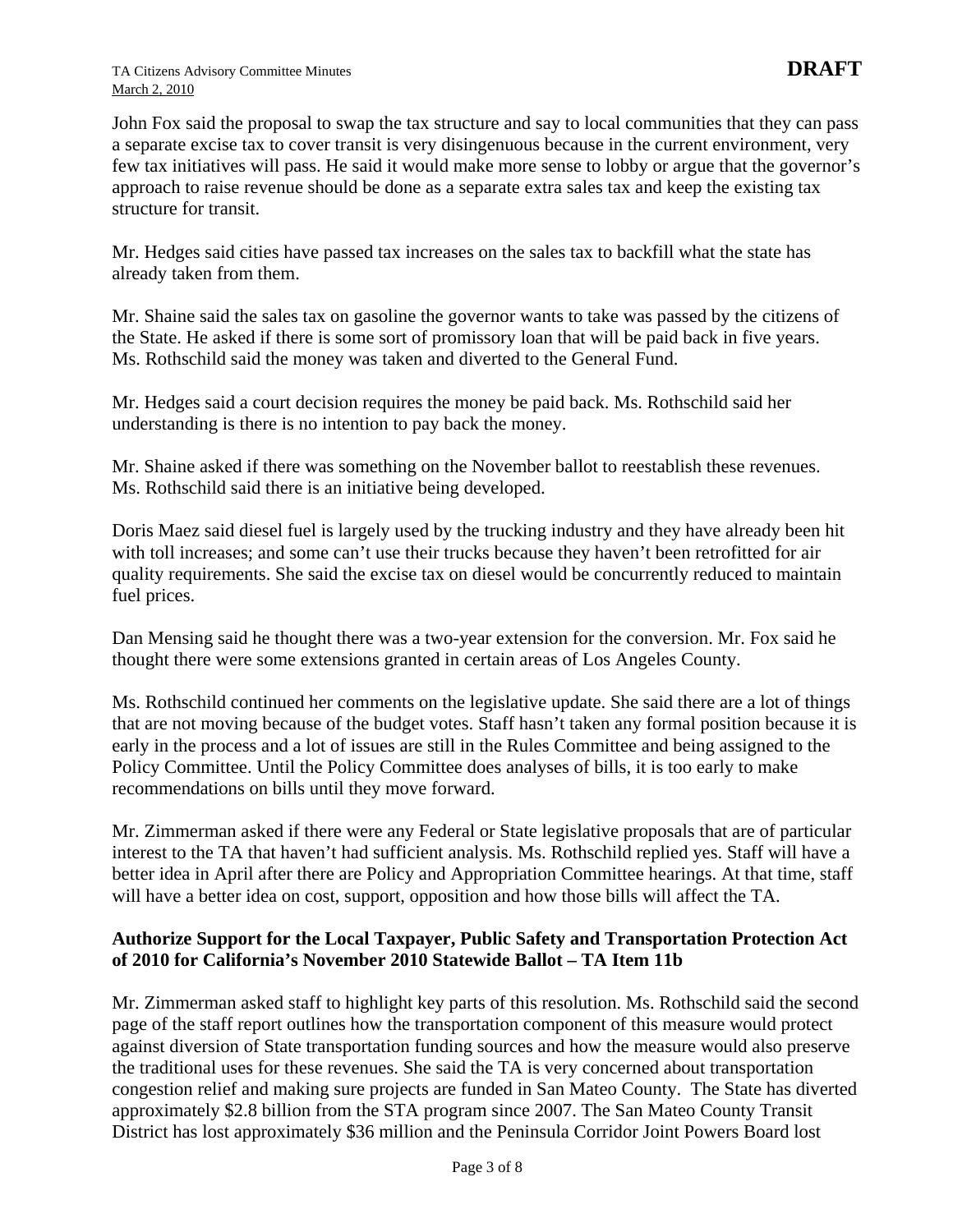approximately \$37 million. Caltrain has had to cut and reduce service, which goes against the TA's goal of transportation congestion relief.

A motion (Zimmerman/Hedges) was made to support the initiative.

Mr. Hees asked what else could be done to support the initiative. Ms. Rothschild said TA Director Terry Nagel is gathering signatures.

Ms. Maez said the title is ambiguous and asked if the initiative would protect local funding as well as transportation funding. She said the League of Woman Voters is involved with the initiative because a lot of what happens will trickle down and affect local governments.

Ms. Maez said the initiative refers to public safety and this brings police and fire services to mind. She is opposed to ballot box initiatives because the State-mandated spending for initiatives and bond debt makes up 70 percent of the state budget.

The motion to support the initiative was approved by a 13/1 vote (Noes: Maez)

# **Capital Projects Quarterly Status Report – 2nd Quarter Fiscal Year 2010 – TA Item 11d**

Mr. Zimmerman asked if there was priority for the grade separations projects. Mr. Hurley said attention is on the San Bruno Grade Separation Project because the contract needs to be awarded by July 1 due to timeline requirements associated with Proposition 1B funding.

Ms. Maez said there are problems selling Proposition 1B bonds and the San Bruno Grade Separation Project is counting on \$30 million of Proposition 1B funds. Mr. Hurley said if Proposition 1B funds are not available at the time the money is needed, there may be a need to front some other funding source and then seek reimbursement from Proposition 1B funding when the bonds are actually sold.

Barbara Arietta said she thought 40 percent of Proposition 1B bonds were sold and asked if that amount has increased. Mr. Hurley said he would provide updated information.

### **Program Report: Paratransit Program and the Senior Mobility Initiative and Action Plan – TA Item 11c**

Mr. Hurley introduced Accessibility Coordinator Tina Dubost and Manager of Strategic Development Corinne Goodrich. Ms. Dubost said she would report on the Americans with Disability Act (ADA) paratransit services - Redi-Wheels, and Redi-Coast. Ms. Goodrich will report on the services that complement paratransit, pilot projects under development and projects that may be eligible for new Measure A funding.

Ms. Dubost provided the following details:

- SamTrans' paratransit services include Redi-Wheels and Redi-Coast, which are required by ADA and partially funded by original and new Measure A.
- Redi-Wheels started in 1977.
- The mission of paratransit is to comply with ADA regulations; provide safe, efficient and highquality service; serve all trip requests and provide regional connections.
- Features of paratransit service include:
	- a. Service area and hours mirror fixed routes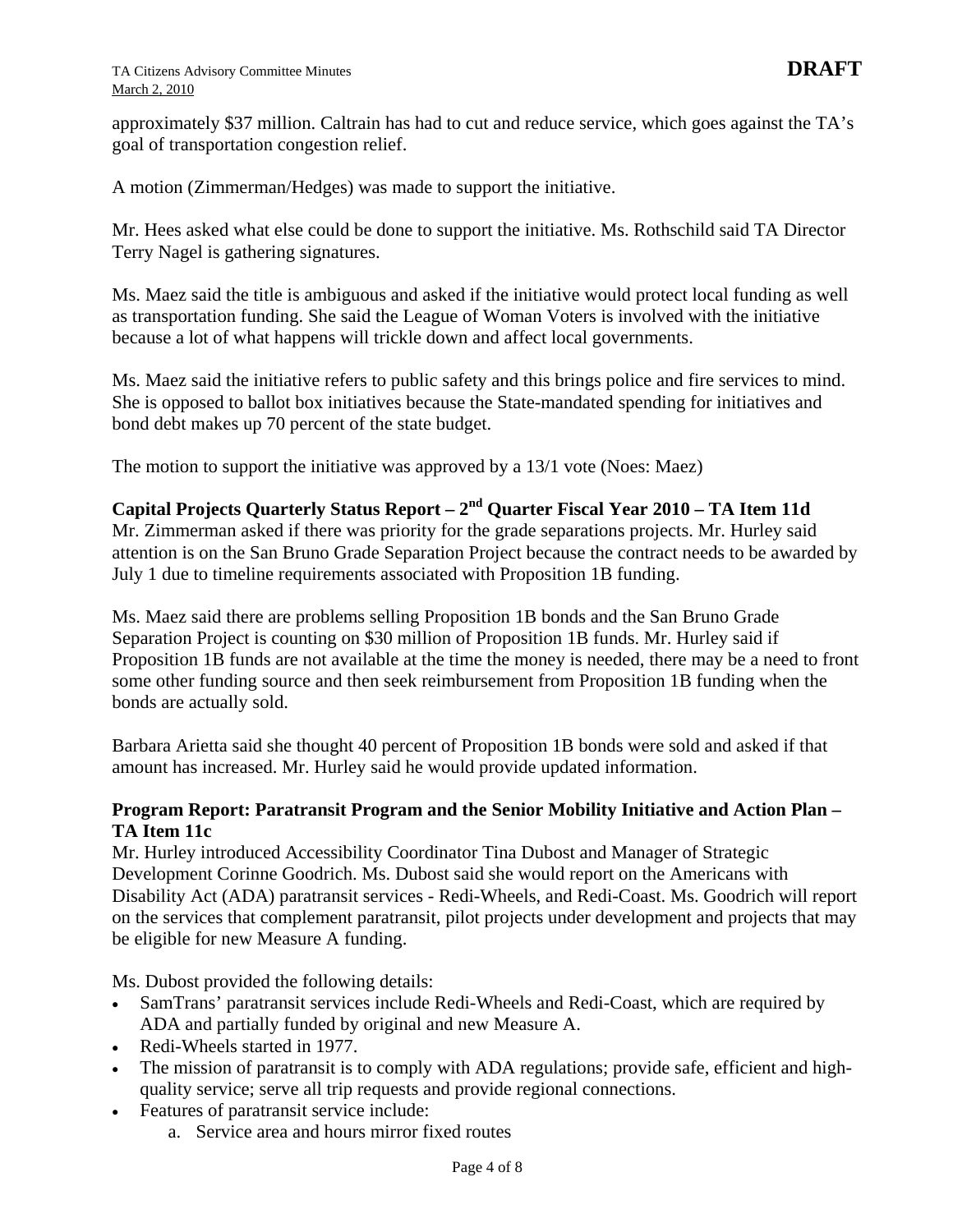- b. Ride reservations 1-7 days in advance on a shared-ride system
- c. On time policy: 0-20 minutes after scheduled pickup time
- d. Personal care attendants ride free
- e. In-person interviews determine eligibility
- f. San Mateo County Paratransit Coordinating Council (PCC) provides oversight.
- The new Measure A was approved by voters in 2004 for a one-half cent sales tax for 25 years, commencing January 1, 2009. Estimated funding in 2004 dollars is \$2.4 million per year and \$60 million over a 25-year period.
- Paratransit expenses for 332,000 trips in FY2009 were \$13,614,000 with a subsidized average cost of \$41 for a one-way trip. A standard customer fare is \$3 for a one-way trip and \$1.50 for a Lifeline fare (fares increase on July 1, 2010).
- Paratransit funding sources of \$14,081,912 include passenger fares, local Transportation Development Act funding, local STA funds, operating grants, sales tax and Measure A funding.

Ms. Goodrich provided details on the Senior Mobility and New Freedom Initiatives.

- The population of 65 years-plus seniors, in the county is dispersed in the county with concentration along the El Camino Real corridor.
- Specific needs for transportation will be affected because the senior population will double in the county in the next 20 years to 160,000, and more seniors will live in places difficult to serve with public transportation. Seniors will not be accustomed to using public transportation and existing transportation services will not be able to meet all the needs of seniors.
- If action is not taken, there will be strain on families of seniors who have limited mobility, isolation of seniors, rising numbers of traffic injuries and deaths and a strain on public, private and non-profit services.
- The Senior Mobility Action Plan is a joint effort to keep seniors safe and connected to their communities as problems related to aging make it harder for them to get around.
- Senior Mobility Action Plan strategies include: community transit services, community-based transportation, encouraging use of transit, safe driving and driving retirement, taxicabs, information and assistance and walking and pedestrian safety.
- New Freedom Initiatives are funded through the Metropolitan Transportation Commission and include pilot programs for mobility ambassadors, vehicle sharing, telephone information and assistance and volunteer drivers.
- The Senior Mobility Guide provides information in English, Chinese and Spanish about a wide range of programs and services.
- The Mobility Ambassador Program is staffed by volunteers at six host senior centers with a Senior Mobility Coordinator and program monitoring.
- The Vehicle Sharing Pilot Program will promote vehicle sharing partnerships, better serve transportation needs of clients, and realize cost savings or revenue generation with an approach of facilitation.

Mr. Hedges said it is important to house disabled and elderly people near transit. He said Assemblyman Jerry Hill authored a bill, which will require townhomes within one-half mile of transit to be built for disabled inhabitants for visitability and habitability. He said there will be opposition to this bill and asked for everyone's support.

Ms. Goodrich said when seniors are surveyed, one-half prefer to retire to a walkable, accessible area. She said the Grand Boulevard Initiative would concentrate development along the El Camino Real corridor because of accessibility.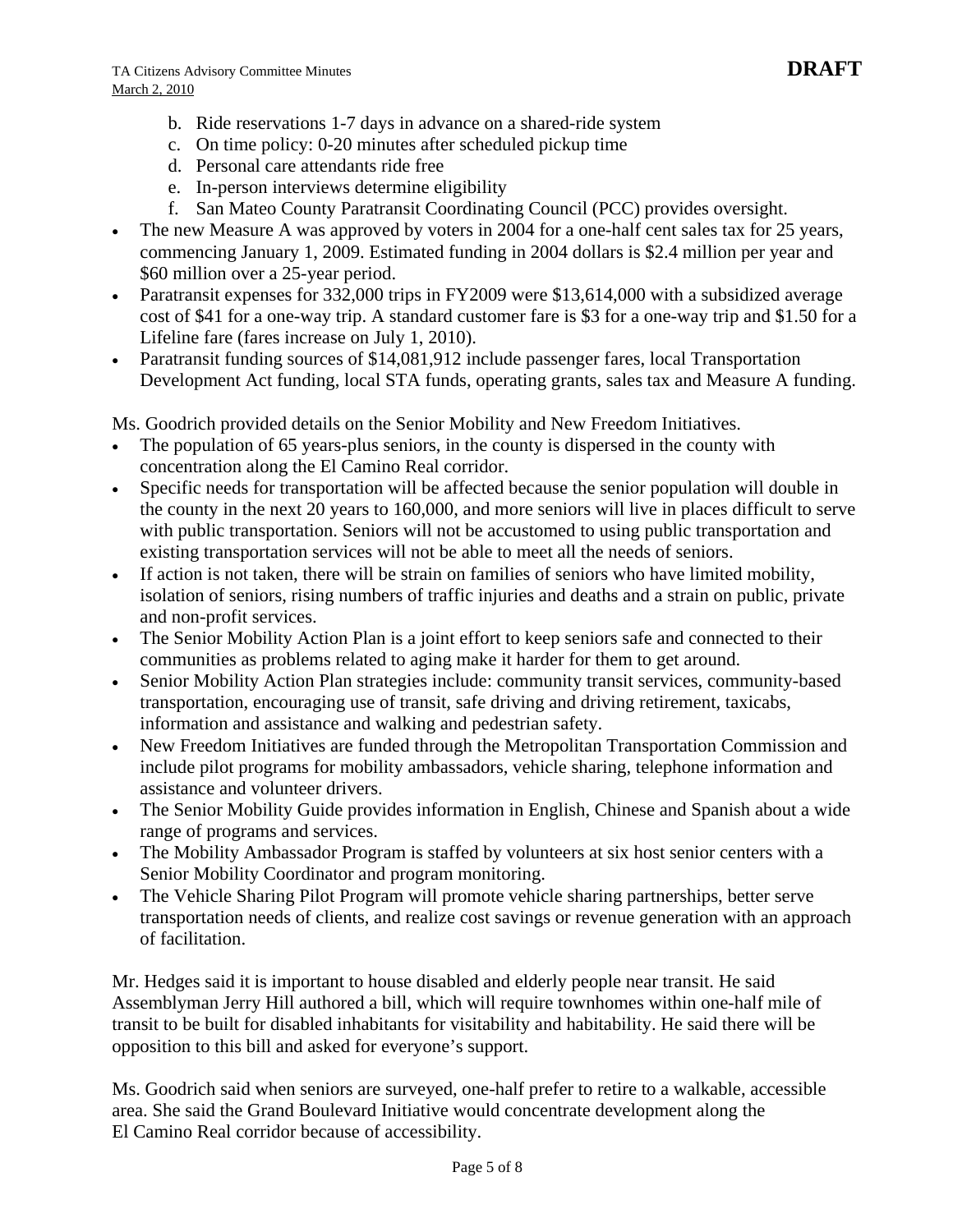Mr. Hedges said the 2002-2003 Grand Jury Report complimented Redi-Wheels and reported the system would become stressed and would need to find ways to do travel training. Those who apply for Redi-Wheels service are invited to do travel training.

Mr. Zimmerman supports everything the San Mateo County Transit District (District) provides and asked if staff has explored the ability to pay for some clients. Ms. Goodrich said the Senior Mobility Guide lists costs for various services and includes private service information. A service in San Francisco has various options, which can cost approximately \$70 per hour. She said the District, as part of a grant, has partnered with the Family Service Agency to promote a volunteer driver program. FISH is a community service for ambulatory passengers that are driven in private vehicles by volunteers.

Ms. Arietta said the coastside will have a sizable population of 65 years and older by 2025. It is a mountainous, hilly terrain with minimal transit options. She asked what options would be available for seniors who don't want to or can't relocate to the El Camino Real corridor. Ms. Goodrich said the community-based volunteer driver services would be successful in smaller close knit communities.

Mr. Bigelow said blind people have a problem knowing when a Redi-Wheels vehicle arrives for pick up or when the driver does not go to the person's door. Ms. Dubost said staff can ask the driver to go to the door assuming the driver can keep the door of the vehicle in full view and the distance is no greater than about 50 feet.

Chair Dixon asked about getting pamphlets that deal with challenges for the blind. Ms. Dubost said the Paratransit Rider's Guide is sent to eligible customers, and is available by calling 650-508-6241 or at [rediwheels@samtrans.com.](mailto:rediwheels@samtrans.com)

Charles King asked about medical emergencies during transit and asked if defibrillators could be installed in vehicles. Ms. Dubost said there have only been one or two emergencies in more than 10 years. She said drivers are trained in CPR and have a radio to call 911 for any emergencies.

Mr. Mensing asked if brochures are provided in Braille to customers. Ms. Dubost said a request can be made for information in Braille, on a CD or audio tape. Ms. Goodrich said funding is available to provide the Senior Mobility Guide in accessible formats.

#### Public Comment

Pat Giorni, Burlingame, asked if \$41 paid for a one-way or round trip. Ms. Dubost said it pays for a one-way trip.

Ms. Giorni asked if she requested a trip to and from a doctor would it only cost her \$3 one-way or round trip. Ms. Dubost said a one-way trip costs the customer \$3 and the District \$41. She said a Lifeline fare assistance program is available for very low income customers. She said customers don't have to apply but if they choose, they can submit proof of receiving Supplemental Security Income, Medi-Cal or General Assistance.

Ms. Giorni said a round trip fare would cost \$82 subsidized and \$6 for the customer. She asked if all that money is part of management, administrative and driver costs. She said given these costs, is it time to look at taxi service because the taxi driver pays his/her own gas, insurance and other costs.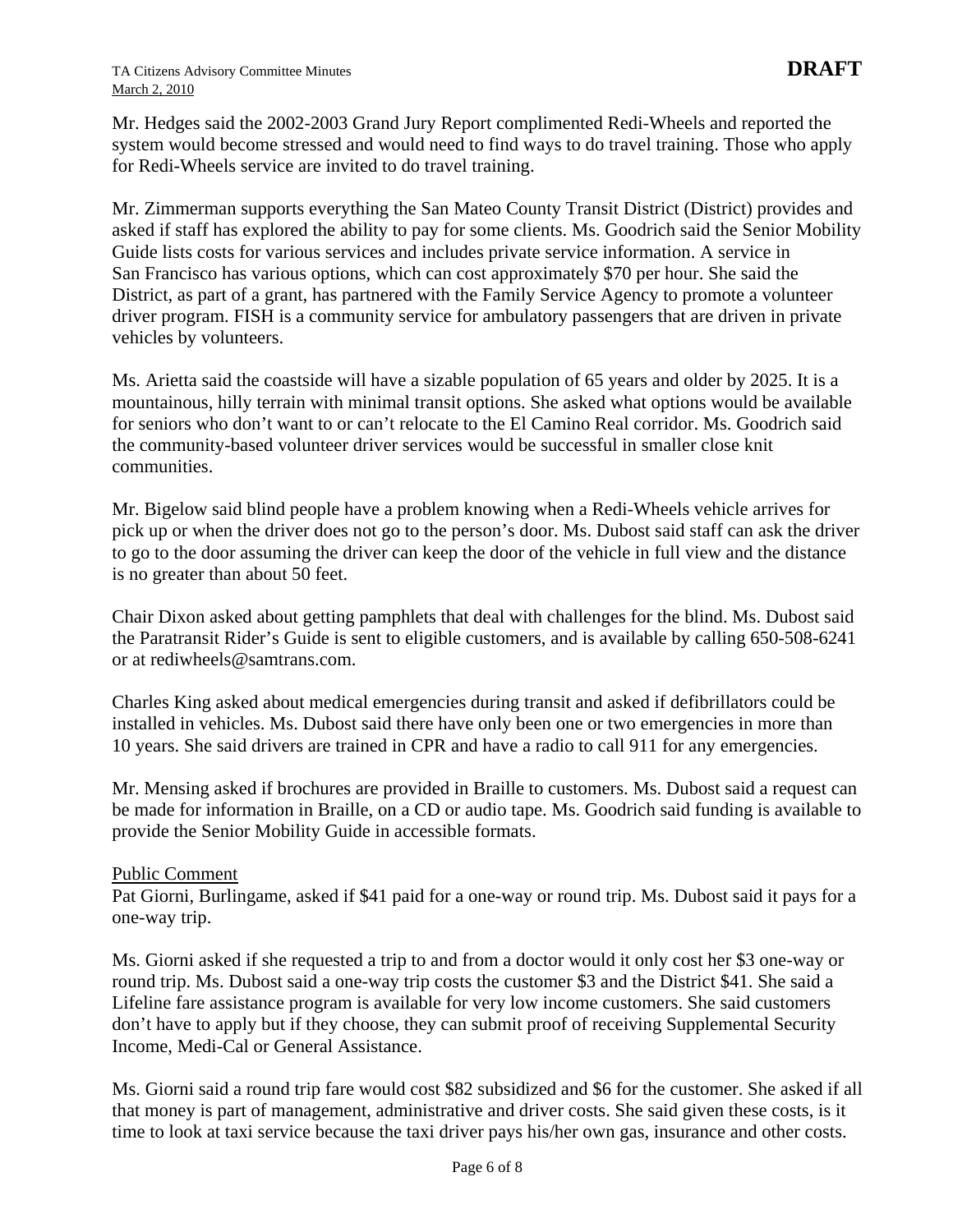She said if the customer paid the taxi driver \$3 for a fare and the District reimbursed the taxi driver for the actual meter costs, the cost would probably be a lot less than \$41 for a one-way trip; and most trips are within five miles.

Ms. Dubost said the District subcontracts with a taxi company for some trips and the average taxi trip cost is fairly comparable, and in some cases it may be more. She said this service is used when a lot of people are traveling.

Mr. Shaine said he was on a taxi cab working group subcommittee and learned drivers have to be certified to handle seniors and disabled customers and they need to have specially-equipped cabs to handle wheelchairs, slide-out ramps and other equipment needed by the disabled. Mr. Shaine said there are two reputable, reliable taxi firms operating in the county.

Mr. Hedges said San Francisco has a good program controlled by the county. He said there are also cultural limitations with taxi drivers who may not pick up dogs, which may be an assistance animal for the customer.

#### Public Comment

Todd Bray, Pacifica, said he is a volunteer driver for the American Cancer Society and the program sees to the specific needs of all customers.

#### **REPORT OF THE CHAIR – PAT DIXON**

TA CAC recruitment will begin March 15. Four CAC members' terms expire May 31: Austin Mader-Clark, Ms. Maez, Mr. Fox and Mr. Zimmerman. Applications are due April 12.

Chair Dixon asked about the meeting for the Calera Parkway Project. Mr. Hurley said the March 3 meeting is an environmental scoping meeting, which is a normal step in the environmental process when an Environmental Impact Report (EIR) is prepared. The intent of the scoping meeting is to solicit input from the community to make sure environmental items of concern are considered in the draft EIR, which will be made available for public comment.

Ms. Arietta said she published a news release on the scoping meeting with the help of Mr. Hurley. Mr. Hurley said the intent was to try and reach out to as many people as possible with ads in the *Pacific Tribune*, *Pacifica Riptide* and *San Mateo Times.* All businesses and property owners within 500 feet of the project received a mailer with information for input.

April Vargas asked about documents for the meeting. Mr. Hurley said they were released on March 1 and are normally released at the scoping meeting. Meeting information is also available at www.smcta.com.

Mr. Hees said scoping meetings can be frustrating for the public and the intent has to be obvious so attendees don't spend time asking about numerous project details, which can't be discussed at this time. Ms. Arietta said her news items included additional project details for the public.

#### **REPORT FROM STAFF – JOE HURLEY**

No report

Mr. Fox left at 6:04 p.m.